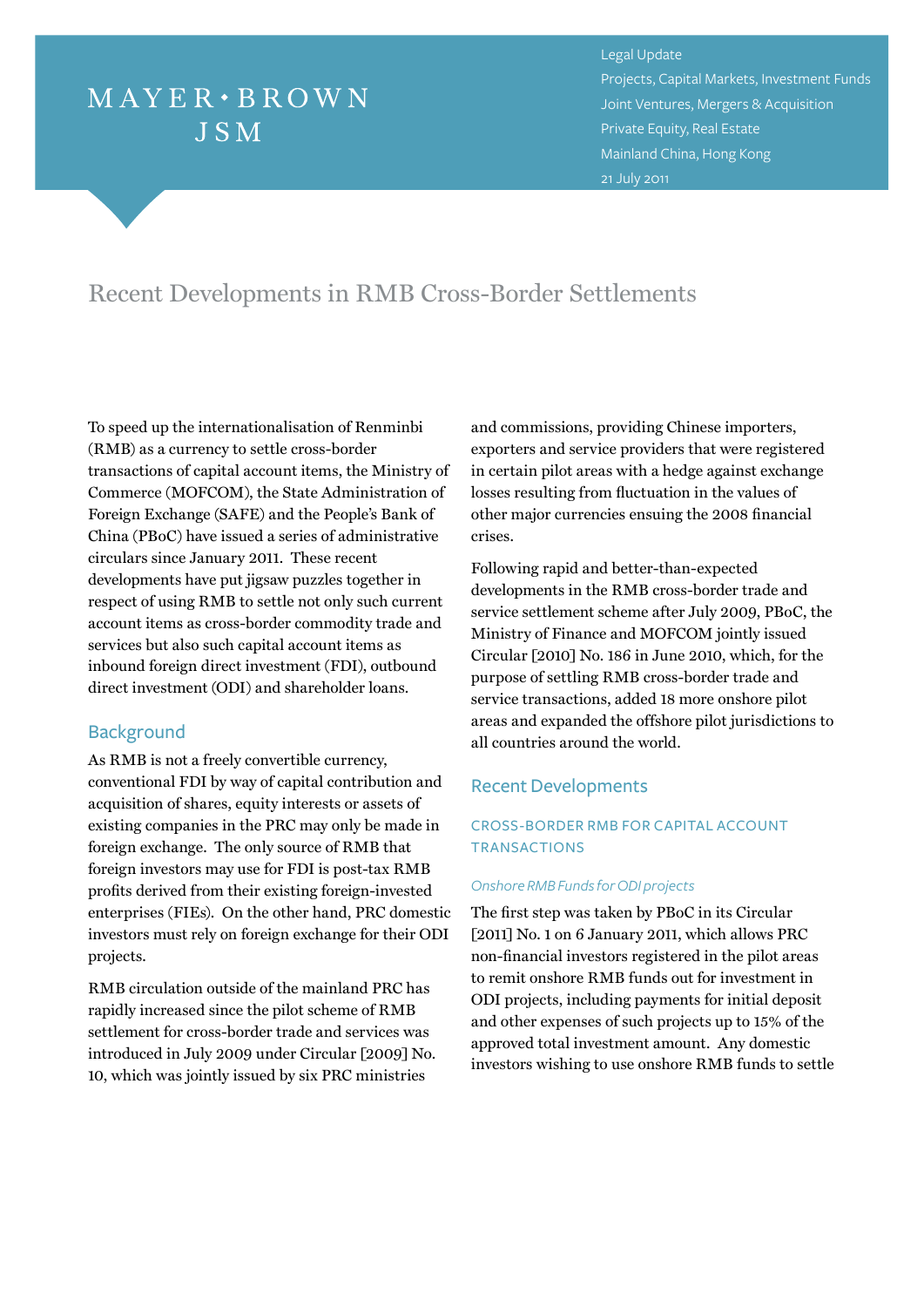ODI project expenses must go through the required verification of their ODI projects by the National Development and Reform Commission and MOFCOM or their respective local counterpart with the delegated power to verify such projects.

#### *Offshore RMB Funds for FDI and shareholder loans*

As a second step, MOFCOM issued Circular [2011] No. 72 on 25 February 2011, which permits a foreign investor to use offshore RMB proceeds from its cross-border trade and its "legitimately raised" offshore RMB funds to make new or additional capital contributions of FIEs, acquire shares/equity interests or assets of existing companies or provide shareholder loans to its onshore subsidiaries. Circular No. 72 requires any foreign investors using offshore RMB funds for FDI to apply to MOFCOM through its relevant provincial counterpart for written approvals to such FDI transactions and shareholder loans, and if MOFCOM so approves, the approval document will specify the amount of offshore RMB funds that may be used for such transactions.

#### *Relevant foreign exchange registrations*

Third, SAFE issued Circular No. 38 on 7 April 2011 [\(see our earlier Legal Update dated 23 June 2011\)](http://www.mayerbrown.com/mayerbrownjsm/index.asp?nid=10236), which lays down operating procedures for foreign exchange registrations and amendments to such registrations in the following respects, among others:

- remittance of onshore RMB funds out of the PRC for ODI projects;
- remittance of offshore RMB funds into the PRC for FDI projects;
- outbound shareholder loans by PRC domestic lenders to their offshore subsidiaries; and
- RMB-denominated foreign debts to PRC domestic borrowers.

#### *Relevant banking settlements*

Finally, PBoC issued a Circular for Clarification of Issues Relating to Cross-Border RMB Business (Circular 145) on 3 June 2011, which from the banking settlement perspective:

- regulates cross-border RMB inflows, outflows and banking settlements of such funds;
- specifies that offshore RMB funds legitimately raised by foreign investors may be repatriated back to mainland PRC for FDI projects but such funds may not be invested in real estate developments or financial sector; and
- requires that the banking settlement of capital account transactions be subject to approval by PBoC on a case-by-case basis.

### Applications

#### Permitted uses of cross-border RMB funds

With all the above-mentioned steps in place, crossborder RMB funds may now be used for:

- payments by foreign investors for new or additional capital contributions of FIEs;
- acquisitions by foreign investors of shares/equity interests or assets of existing companies in the PRC;
- inbound shareholder loans by foreign investors to their FIE subsidiaries;
- outbound shareholder loans by PRC domestic investors to their offshore subsidiaries; and
- payments by PRC domestic investors for their ODI project expenses.

# Permitted t ypes of RMB funds to be used for CROSS-BORDER TRANSACTIONS

Circular 145 states that only RMB proceeds that are "legitimately raised" by foreign investors may be used for capital account transactions. While there is no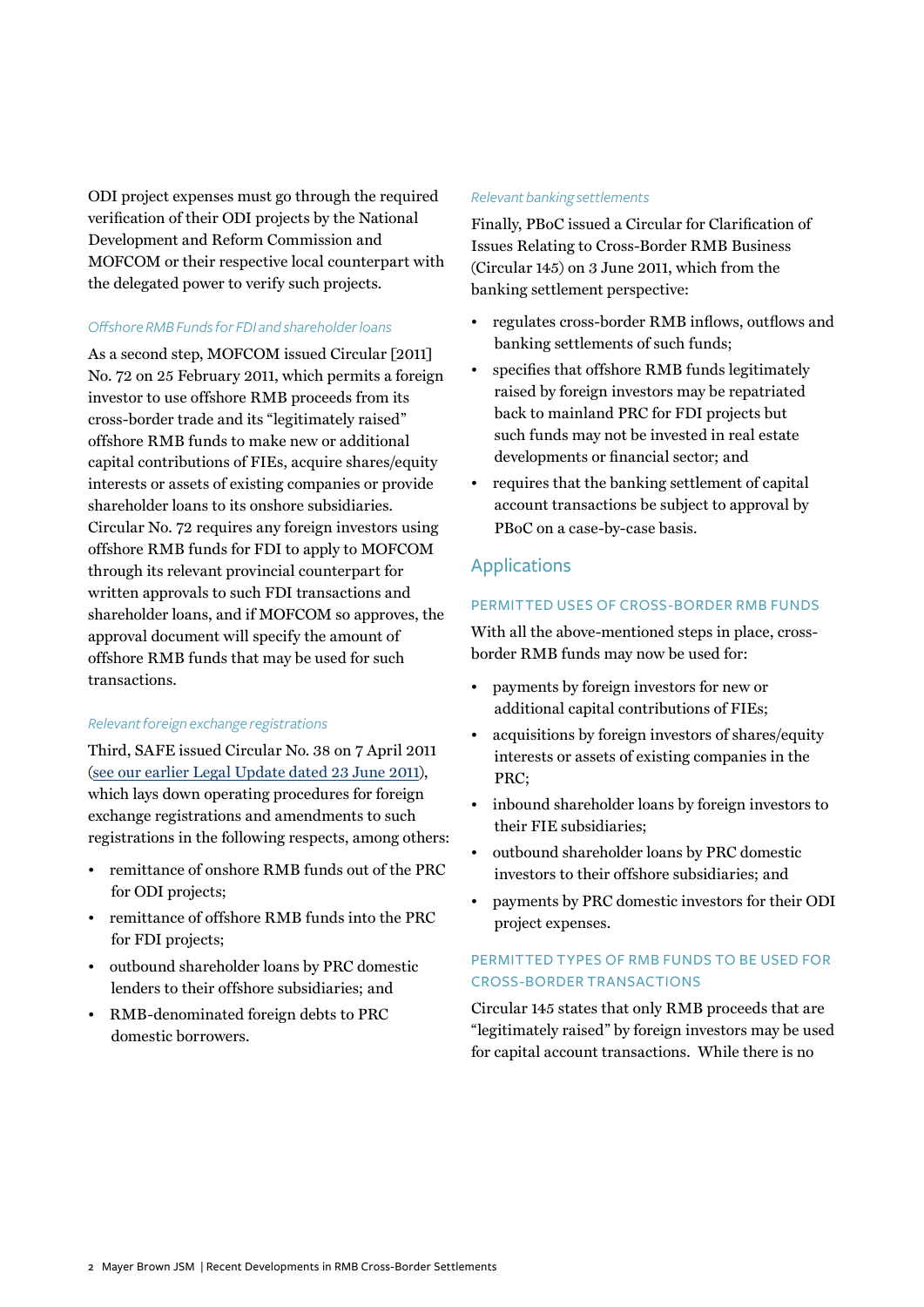official interpretation of the term "legitimacy" at present, it may be assumed that the following types of cross-border RMB funds will likely meet the legitimacy test as prior PRC governmental approvals would normally be required for raising or obtaining such RMB funds:

- onshore RMB funds deposited by foreign individuals and institutions in RMB settlement accounts of a PRC bank for settlement of crossborder trade and service payments;
- proceeds from offshore RMB-denominated bond issuances, such as "Dim Sum Bonds" and Synthetic Bonds issued in Hong Kong;
- RMB-denominated dividends distributed by H share companies in Hong Kong;
- RMB-denominated A share liquidation proceeds and dividends of A share companies repatriated to their foreign shareholders;
- RMB-denominated shareholder loans by PRC domestic investors to their offshore subsidiaries;
- RMB-denominated proceeds received by foreign governments or foreign companies from ODI projects undertaken by PRC domestic investors; and
- RMB-denominated IPO proceeds raised in Hong Kong.

# Channels for inflow and outflow of crossborder RMB funds

#### *Channels for inflows*

Under Circular 145, there are three channels through which cross-border RMB funds may be brought back by a foreign investor into the PRC for an FDI transaction:

• an onshore agent bank of an overseas bank participating in the cross-border RMB pilot scheme;

- an overseas clearing bank designated for the pilot scheme, e. g. Bank of China (Hong Kong); or
- a settlement account opened by the foreign investor with a PRC domestic bank; and the balance of such settlement account is "ringfenced" and therefore may not be used for purposes other than settlement of cross-border transactions.

#### *Channels for outflows*

A PRC domestic investor undertaking an ODI project or providing shareholder loans to its offshore subsidiaries may only remit RMB funds required for such transactions through its onshore RMB bank account, and profits from an ODI project and repayment of principals and interest on any RMBdenominated shareholder loans must be registered with SAFE and therefore such retained RMB funds may serve as another channel for outflow of RMB funds for ODI projects with approval of SAFE.

# **Conclusion**

The recent steps taken by MOFCOM, PBoC and SAFE to internationalise RMB for FDI and ODI settlements will enable both foreign and domestic investors to put their onshore and offshore RMB funds to more diversified uses, thus improving the liquidity of their financial resources. Foreign investors who wish to take advantage of this liberalisation, however, should remain wary of practical hurdles and uncertainties in investing their offshore RMB funds in the PRC until more detailed regulatory guidelines on how to obtain required approvals and what factors will be taken into account are issued by the MOFCOM, PBoC and SAFE.